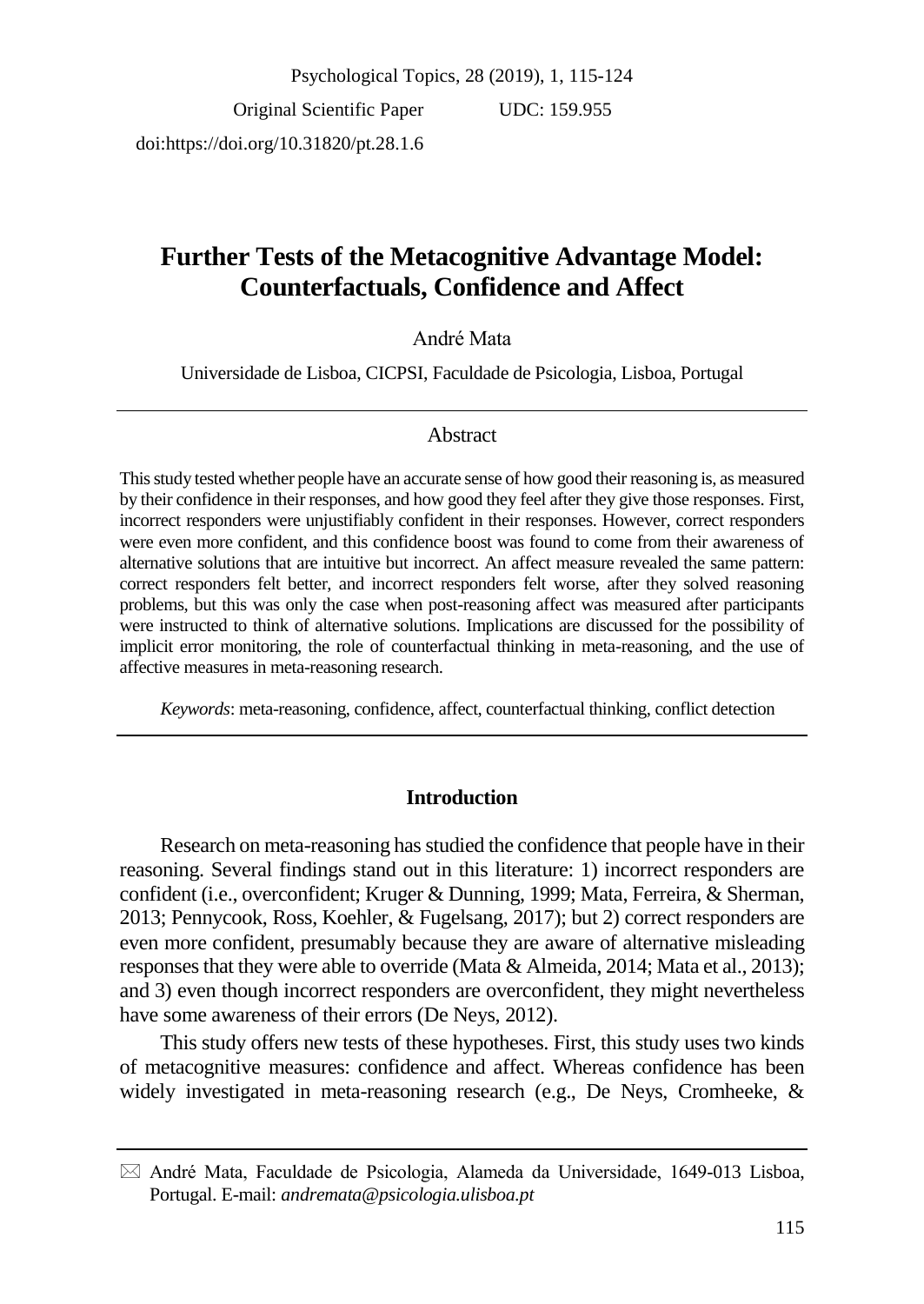Osman, 2011; Mata et al., 2013; Thompson, Prowse Turner, & Pennycook, 2011), the use of affective measures is more recent (Klauer & Singmann, 2013; Morsanyi & Handley, 2012; Trippas, Handley, Verde, & Morsanyi, 2016). The purpose of using these measures is to test whether incorrect responders can somehow feel it when they commit reasoning errors. Whereas previous research asked reasoners to express how much they liked certain problems, the present study assessed reasoners' general affect. Specifically, the most popular measure of affect was used: the Positive and Negative Affect Schedule (PANAS; Watson, Clark, & Tellegen, 1988). Can people's momentary affect signal their metacognitive assessments? Is the impact of meta-reasoning so deep as to make people feel better or worse from one moment to the next, not just liking some propositions better than others, but actually feeling overall better or worse? And how do different metacognitive measures – confidence and affect – relate to each other?

The second contribution of this research is to offer a new test of the metacognitive advantage model (Mata et al., 2013) whereby the reason why incorrect responders are confident (i.e., overconfidence), but correct responders are even more confident than incorrect ones (i.e., a confidence boost), is that the former lack awareness of alternative solutions and think that theirs is the only possible response, whereas correct responders are aware of the alternative intuitive solution. If this is true, any procedure that heightens this awareness of alternatives should make correct responders feel better and more confident, whereas incorrect responders should feel worse and more doubtful. This study experimentally manipulated this awareness of alternatives by using a counterfactual instruction: After having completed a set of reasoning problems (the Cognitive Reflection Test; Frederick, 2005), participants were asked to indicate alternative solutions, different from the ones they produced. Participants rated their confidence in their solutions twice, before and after they thought of the alternative solutions. Correct responders were expected to feel more confident, and incorrect responders less so, and this was expected to depend on whether they thought of the relevant counterfactuals. Thus, the difference in confidence before vs. after the counterfactual thinking exercise should relate to the type of counterfactual solution generated: correct responders should be more confident to the extent that they thought of the alternative intuitive solution, whereas if incorrect responders realize that there are better alternative solutions, they should become less confident.

As for the affective measure, participants completed the PANAS both before and after they completed reasoning problems. Critically, the timing of the second PANAS measurement was manipulated across participants: some participants completed it after having solved the problems, but before the counterfactual exercise where they were explicitly instructed to think of alternative solutions; other participants completed it after they solved the problems and after the counterfactual exercise. This manipulation aims to test the implicit nature of error detection (De Neys, 2012). If error detection is efficient and spontaneous, then it should not be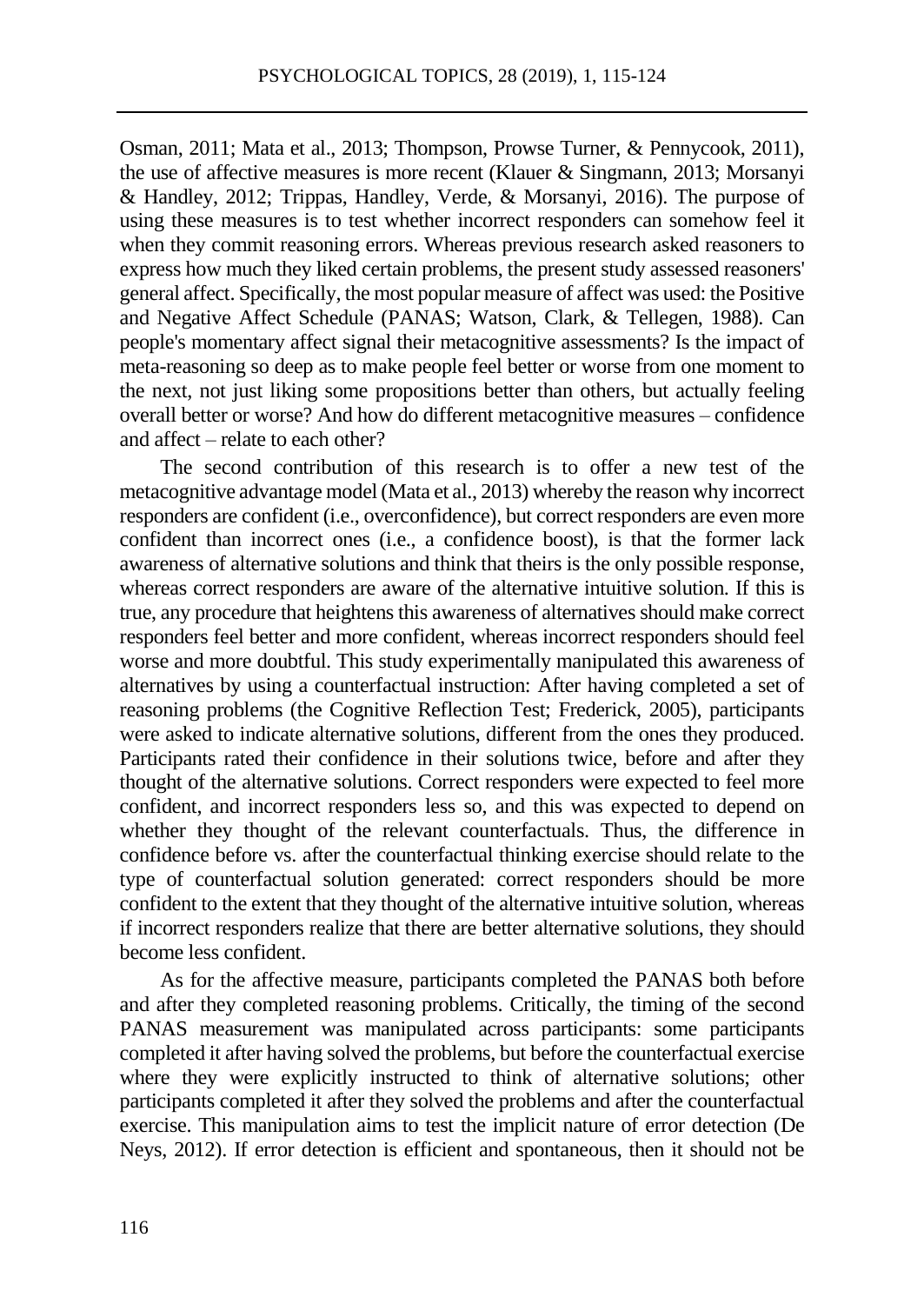## Mata $A$ . *Confidence and Affect*

necessary to explicitly prompt participants to consider alternative solutions; incorrect responders should know at some level that their responses are not the only possible ones, or even the most correct ones. If, on the other hand, incorrect responders only show signs of error detection upon being explicitly asked to reconsider their solutions, this would suggest that implicit error detection is not as spontaneous and efficient as previously hypothesized.

Finally, if affect taps onto confidence, that is, if it serves as a metacognitive signal of how sound one's reasoning is, then post-reasoning affect and confidence should be related.

## **Method**

#### **Participants**

Ninety-one undergraduates from the University of Heidelberg participated and received course credit for their participation.

## **Procedure**

First, participants responded to the PANA[S, which measures p](http://spider.apa.org/ftdocs/apl/1998/june/#c44)ositive and negative affect, each with 10 items. Participants were asked to indicate to what extent they felt several emotions (e.g., interested, proud, nervous, upset) at that moment, on a scale from 1 - *very slightly or not at all*, to 5 - *extremely.* The 20 items were presented in random order. The PANAS scores presented in the results section below were calculated by averaging the ratings for positive affect items and negative affect items separately, and then subtracting the latter from the former, such that positive scores indicate positive affect.

Then, participants answered versions of the 3 problems in the Cognitive Reflection Test (modified in their content, so as to minimize familiarity), after which they were asked "How confident are you that your answers to the previous problems are correct, on a scale from 1 - *not at all confident* to 9 - *very confident*?", as well as "How satisfied are you with the answers that you gave to the previous problems, on a scale from 1 - *not at all satisfied* to 9 - *very satisfied*?"

After that, participants received the following instructions: "Now you are going to see the same three problems again. But this time, instead of presenting your solutions, we want you to indicate alternative solutions that other people might have given to these problems. For each problem, write down a different solution than the one you gave." Participants were then showed the problems again, and for each of them they were asked: "What response might other people have given to this problem, other than the one you gave?"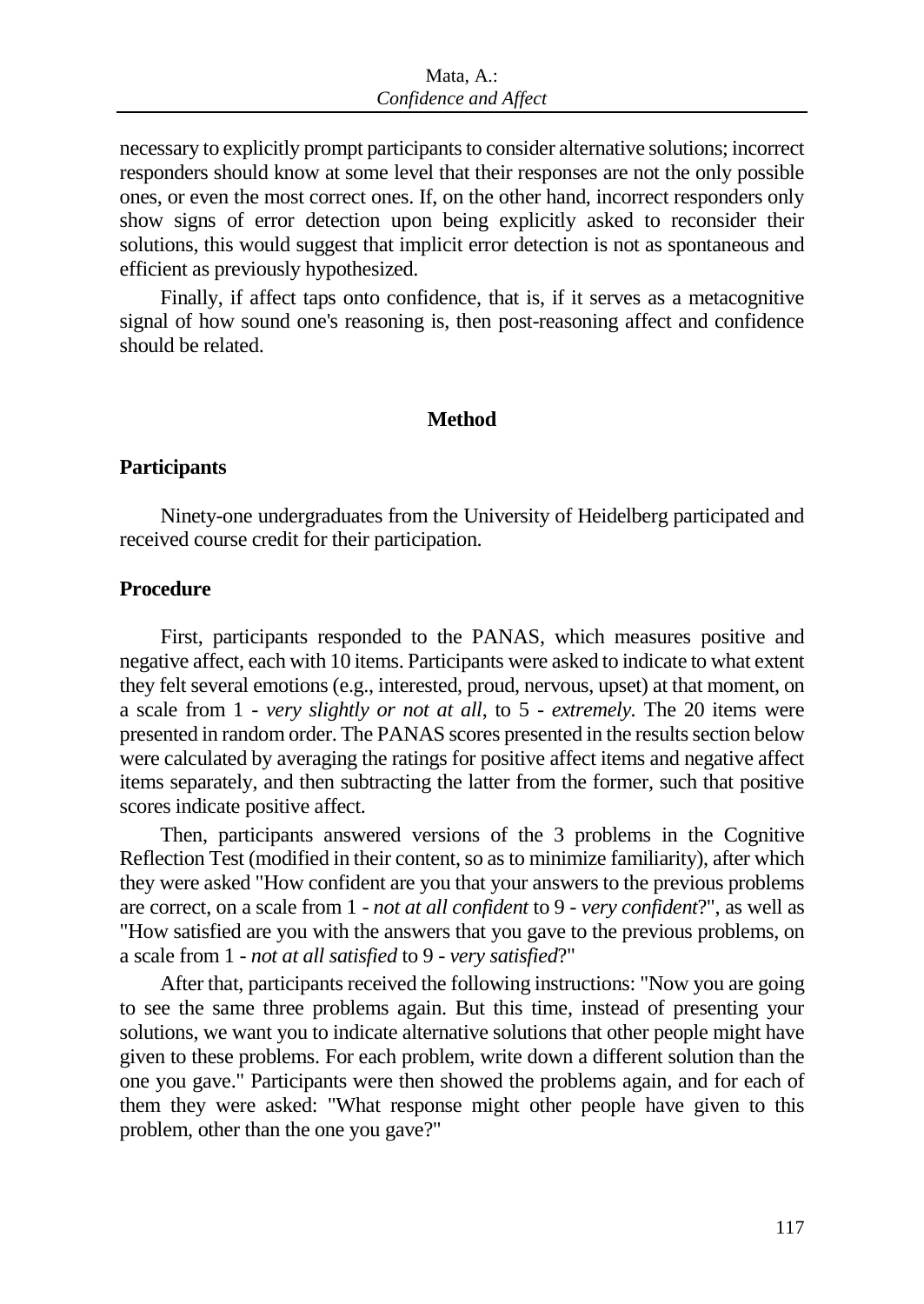Participants were asked to respond to the PANAS scale a second time, using the same instructions as before. For half the participants, this second PANAS measurement was done only after they had listed alternative solutions that other participants might have presented. For the other half, it was requested before the alternative generation task.

Finally, participants were asked to rate their confidence in their initial responses again: "Think back to the responses that you gave the first time the problems were presented to you. How confident are you that the responses that you gave in the beginning are correct, on a scale from 1 - *not at all confident* to 9 - *very confident*?"; "How satisfied are you with the answers that you gave in the beginning, on a scale from 1 - *not at all satisfied* to 9 - *very satisfied*?"

In short, in one condition, participants 1) completed the first PANAS measurement, 2) solved the problems, 3) expressed their confidence, 4) completed the second PANAS measurement, 5) generated alternative responses, and 6) expressed their confidence again. In the other condition, steps 4 and 5 were completed in the opposite order.

#### **Results**

Some participants failed to comply with the counterfactual thinking instructions: they either did not generate any alternative solution, or they simply repeated their solution. Rather than seeing this as a mere distraction or failure to comply, it might instead be seen as a consequence of the metacognitive difficulty that incorrect responders have in considering alternative responses. That is, the reason why they are so confident in their responses is that they cannot entertain the possibility that there are other (more valid) solutions. Indeed, performance (i.e., the number of correct responses;  $M = 1.74$ ,  $SD = 1.13$ ) correlates with how many alternative solutions participants were able to generate  $(M = 2.76, SD = 0.62)$ ,  $r =$  $.21, p = .047$ . For the remainder of the analysis, only those participants who complied with the counterfactual instruction are considered (15 participants did not generate alternative solutions for one or more of the problems, and were therefore excluded).

#### *Affect*

Table 1 shows the mean PANAS scores across time, performance and order conditions.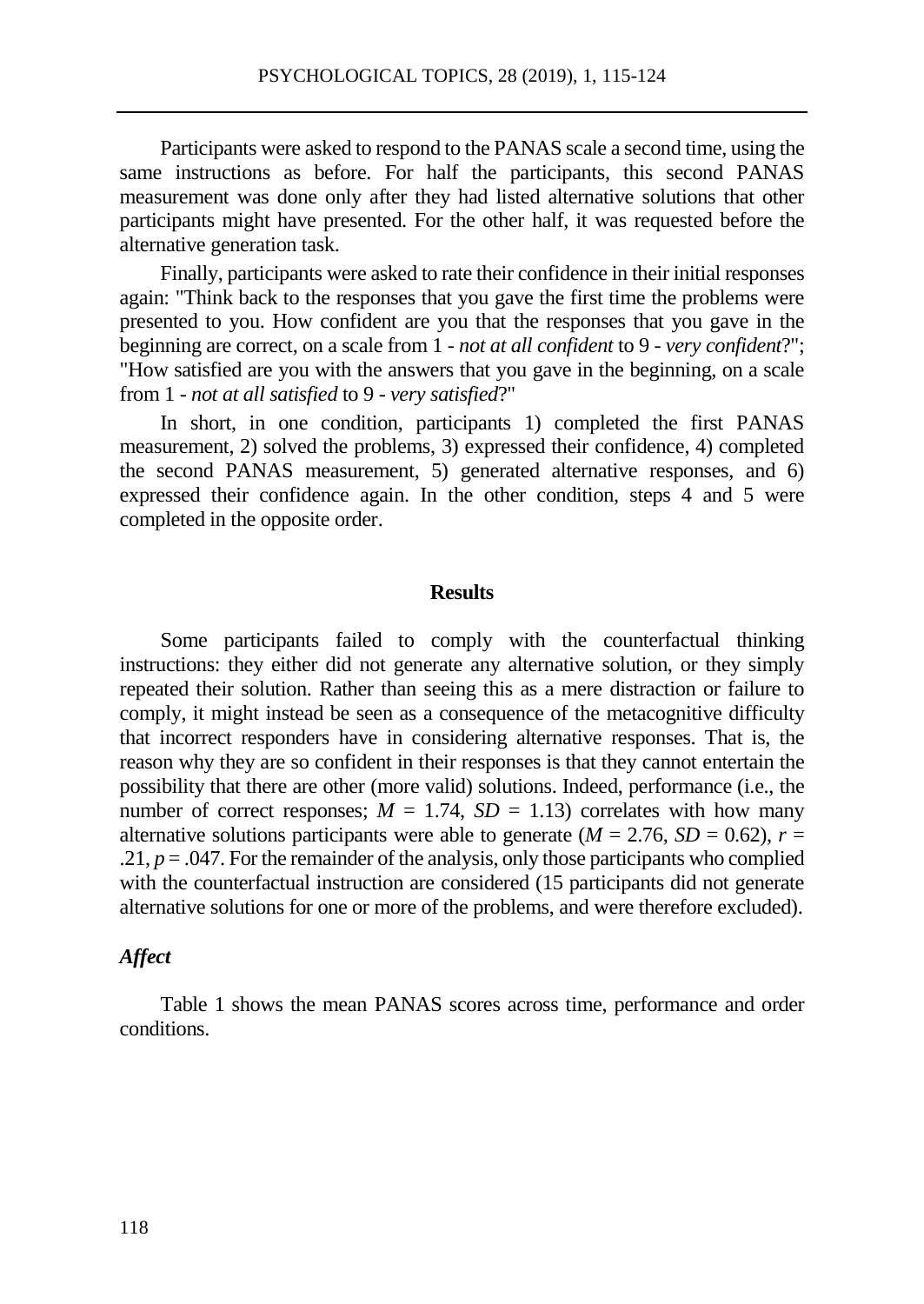Table 1

| Number<br>of Correct        | Order 1 (PANAS 2 Before<br>Counterfactual Thinking) |                    | Order 2 (PANAS 2 After<br>Counterfactual Thinking) |                    |
|-----------------------------|-----------------------------------------------------|--------------------|----------------------------------------------------|--------------------|
| Problems                    | PANAS <sub>1</sub>                                  | PANAS <sub>2</sub> | PANAS <sub>1</sub>                                 | PANAS <sub>2</sub> |
| $\theta$                    | 2.03(0.90)                                          | 1.98(0.73)         | 1.35(0.45)                                         | 0.98(0.63)         |
|                             | 1.50(0.62)                                          | 0.99(0.68)         | 1.00(0.62)                                         | 0.39(0.75)         |
| $\mathcal{D}_{\mathcal{A}}$ | 1.41(0.76)                                          | 1.50(0.23)         | 1.54(0.66)                                         | 1.54(0.57)         |
|                             | 1.24(0.91)                                          | 1.21 (0.98)        | 1.28(0.88)                                         | 1.75(0.74)         |

*Mean Affect (and SD) Before and After Counterfactual Thinking by Performance and Order Condition*

Aggregating across conditions, performance was not related to pre-reasoning affect (PANAS 1),  $r = -.09$ ,  $p = .418$ , but it correlated at a marginally significant level with post-reasoning affect (PANAS 2),  $r = 0.20$ ,  $p = 0.081$ .

Critically, the difference in pre- vs. post-reasoning affect varied across order conditions. Performance did not correlate with the change in affect (a subtraction score measuring the difference in affect at time 1 vs. 2) when the second PANAS measurement occurred before the counterfactual instruction,  $r = .20$ ,  $p = .229$ , but it did so when it was presented afterwards,  $r = .50$ ,  $p = .002$ . Specifically, when postreasoning affect was measured after the counterfactual exercise, affect decreased for incorrect responders and increased for correct responders.

These results suggest that counterfactual thinking influenced participants' affect. In order to further examine this possibility, the specific counterfactuals that participants generated were analyzed. In all 3 problems, incorrect responders generated several alternative responses, none of them consensual. For instance, for consistently incorrect responders (i.e., those with no correct response), the most frequent choices were never chosen by more than 25% of the responders, and only 2 responses (out of all the counterfactuals generated across problems and participants) corresponded to the correct solutions. Consistently correct responders, on the other hand, were much more consensual in indicating the intuitive solutions as alternative responses: for all three problems, these solutions were chosen in more than 50% of the cases.

A counterfactual score was created considering whether the alternative solutions generated by the participants were the intuitive solutions (scored as -1 for each problem) or the deliberative solutions (+1). First, performance correlates with this score,  $r = -.68$ ,  $p < .001$ , suggesting that correct responders were aware of the intuitive alternative solution, and/or that incorrect responders were aware of the deliberative alternative solution. However, as stated above, this ability to think of the alternative response was much clearer for correct responders than for incorrect ones. The absolute counterfactual score (i.e., averaging across problems, and making negative and positive scores equivalent) is low for incorrect responders (e.g., for those who responded incorrectly to all problems,  $M = 0.14$ ,  $SD = 0.22$ ), whereas for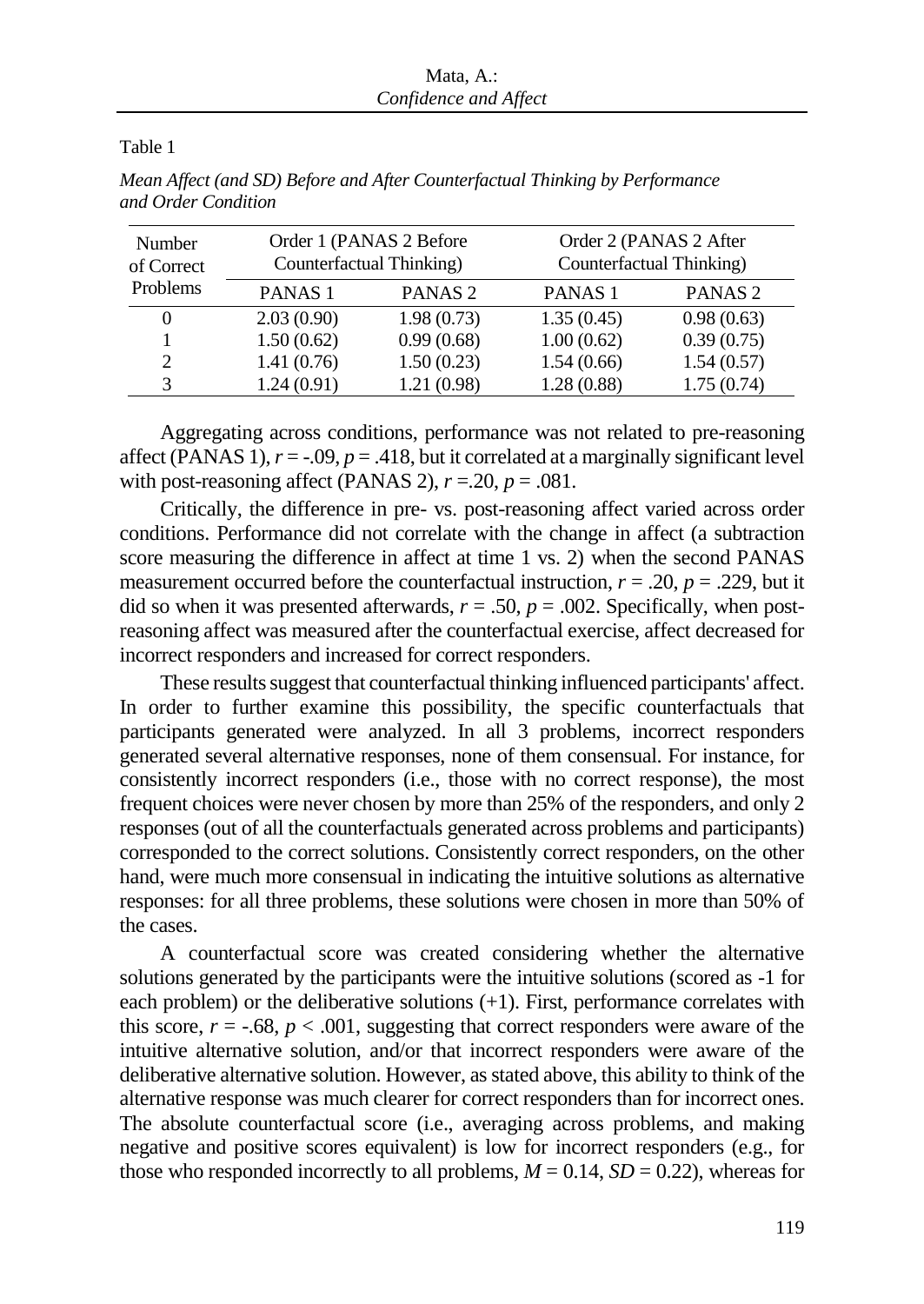correct responders it is high (e.g., for those who responded correctly to all problems,  $M = 0.63$ ,  $SD = 0.19$ ).

Aggregating across conditions, the counterfactual score correlated with the difference in affect (PANAS 1 vs. PANAS 2),  $r = -.31$ ,  $p = .006$ . But this was only the case when the second PANAS measurement was done after the counterfactual exercise,  $r = -0.42$ ,  $p = 0.009$ , not when it was done before,  $r = -0.17$ ,  $p = 0.290$ . Thus, counterfactual thinking changed affect in the condition where that was expected: when it came before the second affect measurement and could therefore influence it. Finally, a mediational analysis (using the bootstrapping procedure suggested by Preacher & Hayes, 2008) tested whether the effect of performance on the difference in pre- vs. post-reasoning affect is accounted by the counterfactual score. However, this analysis did not show a significant indirect effect, 95% CI =  $(-0.21, 0.16)$ . This null result holds for both order conditions.

## *Confidence*

Results on the two confidence items were aggregated (at time 1,  $\alpha$  = .88; at time 2,  $\alpha$  = .94). Table 2 shows the mean confidence levels across time and performance.

## Table 2

| Number of Correct<br>Problems | Confidence 1 | Confidence 2 |
|-------------------------------|--------------|--------------|
|                               | 6.71(1.99)   | 6.00(2.32)   |
|                               | 4.94(2.66)   | 4.47(2.06)   |
|                               | 7.26(1.71)   | 7.05(1.67)   |
|                               | 7.81 (1.06)  | 7.93 (1.23)  |

*Mean Confidence (and SD) Before and After Counterfactual Thinking by Performance* 

Confidence ratings before the counterfactual instruction show that incorrect responders were overconfident (for instance, those with 0 correct responses expressed confidence levels above the midpoint of the scale,  $t(11) = 2.97$ ,  $p = .013$ ). However, correct responders were even more so, such that the number of correct responses correlates with confidence,  $r = .36$ ,  $p = .001$ . Confidence ratings after the counterfactual instruction show the same pattern, only even more clearly:  $r = .49$ ,  $p = .49$  $< .001.$ 

The difference in confidence after vs. before between the counterfactual instruction correlated with performance (i.e., the number of correct responses), although this was only marginally significant,  $r = .21$ ,  $p = .068$ . There was a trend, such that correct responders grew more confident, whereas incorrect responders became less confident (see Table 2).

Confidence should change as a function of whether responders considered alternative responses. Indeed, the counterfactual score described above correlated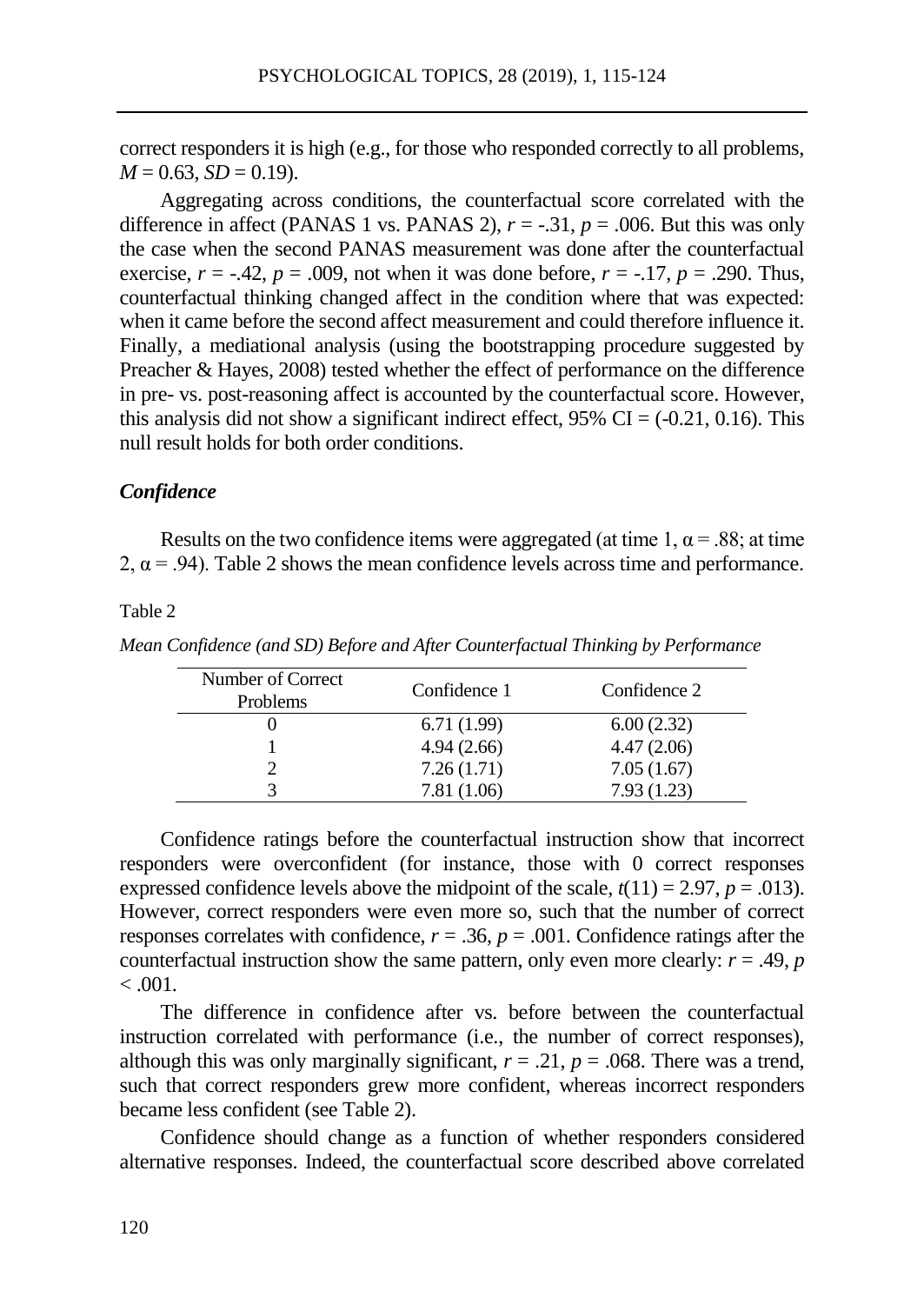with the difference in confidence at time 1 vs.  $2, r = -0.33$ ,  $p = 0.003$ . Actually, it already correlated with confidence even before the counterfactual exercise,  $r = -0.28$ ,  $p = 0.014$ , suggesting that these alternative solutions were already present in the minds of some responders, even before the explicit instruction to generate them (consistent with Mata & Almeida, 2014; Mata et al., 2013). However, this correlation was even larger after the counterfactual exercise,  $r = -.50$ ,  $p < .001$ ; comparing the correlation before vs. after the counterfactual exercise,  $z = 3.00$ ,  $p = .003$ . Moreover, the effect of performance on the difference in pre- vs. post-counterfactual confidence is accounted by the counterfactual score: A mediational analysis using the bootstrapping procedure suggested by Preacher and Hayes (2008) revealed a significant indirect effect,  $95\%$  CI = (0.18, 1.30). This suggests that the degree to which participants grew more or less confident in their responses depended on the alternative solutions that they considered.

Finally, the relation between affect and confidence was examined. Prereasoning affect (PANAS 1) was not related with confidence either before or after the counterfactual exercise, respectively  $r = .10$ ,  $p = .384$ ,  $r = .04$ ,  $p = .718$ . However, post-reasoning affect (PANAS 2) was related to both confidence measurements, respectively  $r = .40$ ,  $p < .001$ ,  $r = .39$ ,  $p < .001$ . Moreover, this relation between confidence and post-reasoning affect was more pronounced when post-reasoning affect was measured after versus before the counterfactual exercise. Indeed, confidence (at time 2) predicted affect (at time 2), but only when affect was measured after the counterfactual exercise,  $r = .55$ ,  $p < .001$ , not when it was measured before,  $r = .19$ ,  $p = .258$ . In addition, confidence (at time 2) predicted the change in affect (from time 1 to time 2). This last result was observed both when post-reasoning affect was measured before counterfactual thinking,  $r = .44$ ,  $p < .001$ , and after counterfactual thinking,  $r = .52$ ,  $p < .001$ .

## **Discussion**

This study investigated whether people have a good sense of how sound their reasoning is, as measured by a more traditional metacognitive measure (confidence), as well as an affective measure, which has only recently been used in this area of research. First, and replicating previous findings, incorrect responders were overconfident in their responses (Kruger & Dunning, 1999; Mata et al., 2013; Pennycook et al., 2017). Second, even though the confidence of incorrect responders was high, that of correct responders was even higher. Third, this confidence boost was found to come from correct responders' awareness of alternative solutions, which are intuitive and tempting, but misleading (Mata et al., 2013).

This pattern also showed in participants' affect: Correct responders felt better after solving the problems, whereas incorrect responders felt worse. The use of the PANAS measure shows that metacognitive appraisals can carry over to reasoners'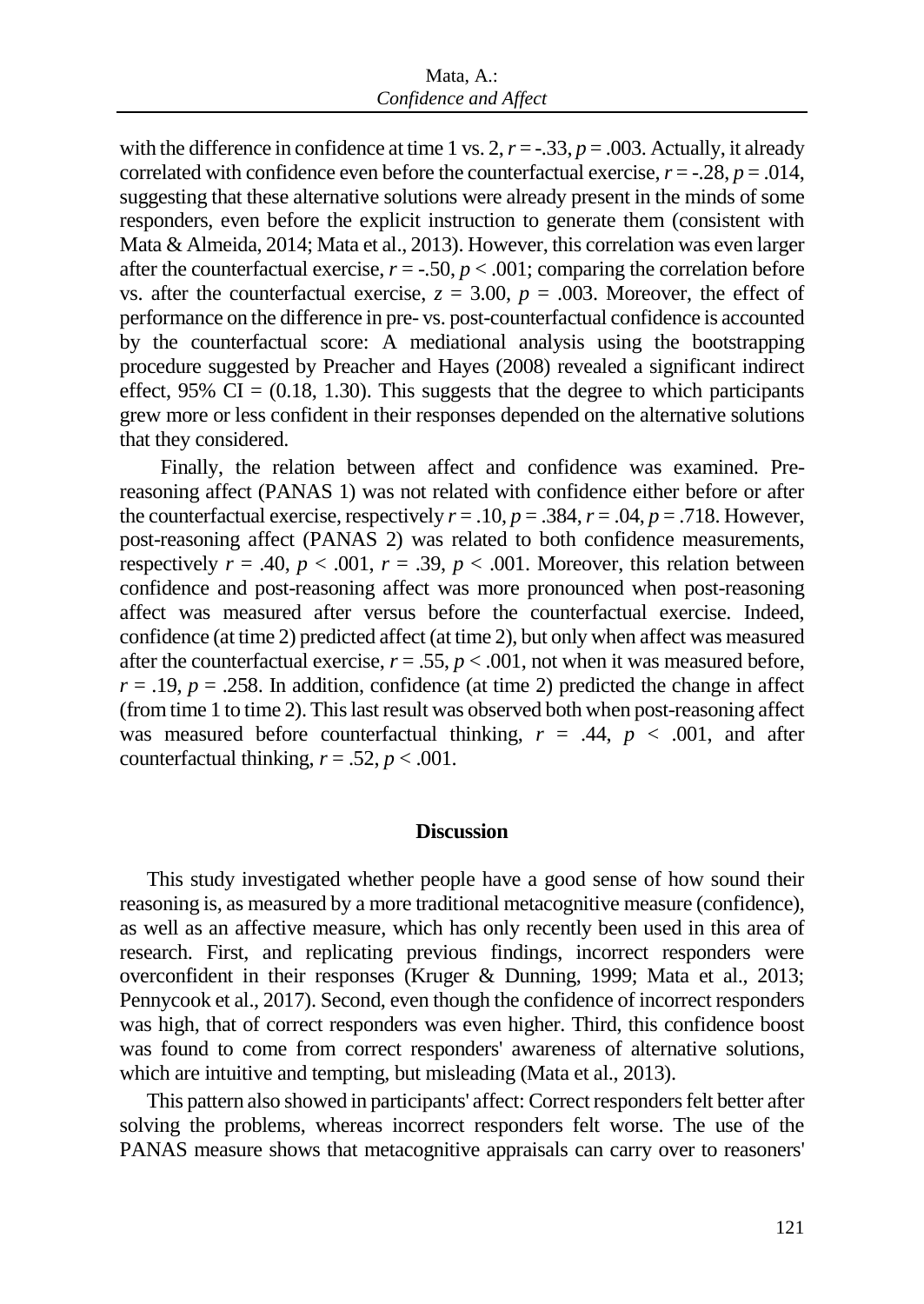overall affect. Further supporting this idea that affect serves as a metacognitive cue, confidence and post-reasoning affect were found to be related.

Instruments such as the Need for Cognition Scale (Cacioppo & Petty, 1982; Epstein, Pacini, Denes-Raj, & Heier, 1996) ask people whether they consider themselves good at reasoning, and how much they enjoy reasoning (e.g., "I enjoy solving problems that require hard thinking."). However, those are self-report measures, which suffer from the limitations of introspection (Nisbett & Wilson, 1977). Indeed, such self-report measures of thinking disposition have been found to map poorly onto people's actual abilities to think properly about challenging reasoning problems. In particular, incorrect responders tend to overestimate their thinking abilities (Pennycook et al., 2017; see also Kruger & Dunning, 1999). However, the present results suggest that this enjoyment aspect of deliberative thinking can be real: Participants' affect really did change depending on their reasoning; or rather, their meta-reasoning.

Indeed, affect changed differently for correct responders (for the better) and incorrect responders (for the worse), but this was only the case after participants reflected on possible alternative responses. This study manipulated the timing of measurement of post-reasoning affect: For some participants, it was measured before reflecting on alternative responses, whereas for others it was measured after this counterfactual thinking exercise. Critically, affect only changed (in relation to the pre-reasoning baseline) when it was measured after participants thought of alternative responses. Specifically, it increased for correct responders, whereas it decreased for incorrect responders. This result serves a further demonstration that people's feelings about their responses are at least in part based on the knowledge (or lack thereof) that there are alternative responses – in the case of correct responders, worse responses that they avoided; in the case of incorrect responders, better responses that they missed (though the latter kind of counterfactual thinking was very rare).

The fact that affect only changed when participants were explicitly prompted to consider alternative responses has implications for the debate on implicit error detection and logical intuitions (De Neys, 2012). Indeed, although this study did not use the standard test of implicit conflict detection (comparing metacognitive measures for conflict vs. no-conflict problems; e.g., De Neys et al., 2011), it does offersome answers to the question of how spontaneous error detection is. On the one hand, whereas correct responders were aware of the alternative intuitive solutions, incorrect responders were not aware of the correct deliberative solutions (that is, after all, why they failed to solve the problems), even when they were instigated to think of alternative responses. On the other hand, confidence and affect increased for correct responders and decreased for incorrect ones, even when the latter did not generate the critical counterfactuals. Considering that incorrect responders were not able to generate the counterfactual correct responses, the effects of the counterfactual exercise on their affect and confidence must have been more implicit in nature: they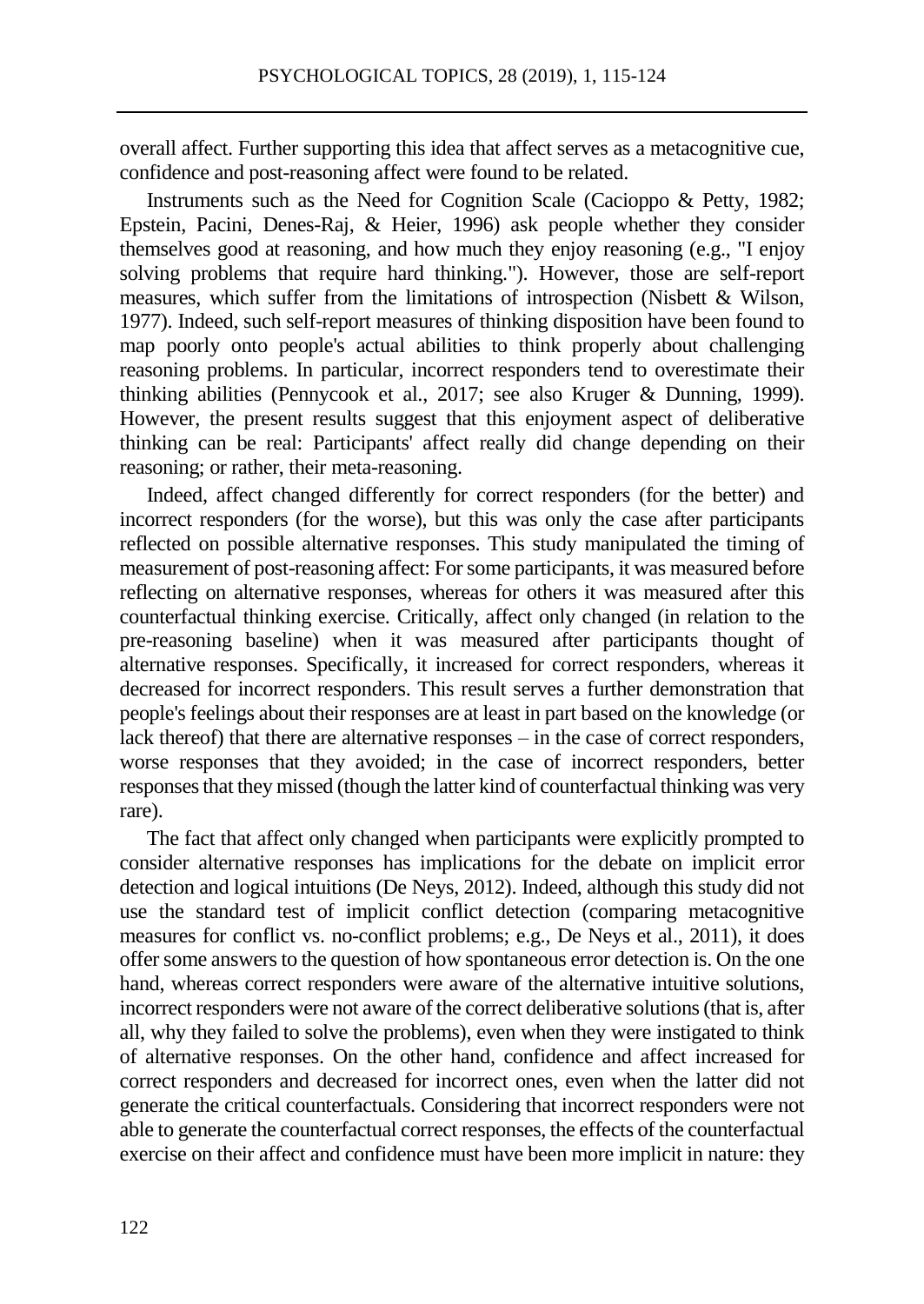might have suspected that their responses were not accurate, though they did not know exactly why. Thus, with regard to whether incorrect responders are sensitive to their errors (De Neys, 2012), results are mixed. However, it seems clear at least that this epistemic process of doubting one's incorrect responses is not as spontaneous as previously hypothesized. Indeed, incorrect responders were confident at first; only when were prompted to think of alternative responses did they revise their confidence from time 1 to time 2. This pattern was even clearer for the affective measure: when post-reasoning affect was measured before the counterfactual exercise, their affect was high, at the same baseline level where it was in the beginning of the experiment. Only when post-reasoning affect was measured after the counterfactual exercise, did they lower their confidence. This speaks against the spontaneous nature of the error monitoring process.

At the same time, it is interesting to note that, while incorrect responders were the ones who generated the fewest relevant counterfactuals (i.e., the correct solutions), while correct responders generated more relevant counterfactuals (i.e., the intuitive but incorrect solutions), the counterfactual exercise seems to have changed the confidence of incorrect responders more than that of correct responders. Indeed, an additional analysis comparing the absolute change (i.e., making positive and negative differences comparable) in confidence from time 1 to time 2 shows that the best reasoners (those who responded correctly to all problems) only changed their confidence slightly  $(M = 0.17, SD = 0.38)$ , whereas the worst performers (those who responded incorrectly to all problems) revised their confidence to a considerable degree ( $M = 1.67$ ,  $SD = 1.56$ ),  $t(11.56) = 3.28$ ,  $p = .007$ . This might speak to the spontaneous nature of the counterfactual process of thinking of alternatives for deliberative responders (Mata et al., 2013). That is, the counterfactual exercise might have less of an effect on correct responders to the extent that they already engage in it spontaneously.

In conclusion, these results lend further support for the metacognitive advantage model (Mata & Almeida, 2014; Mata et al., 2013), whereby metacognitive judgments are informed by participants' awareness of alternative (better or worse) responses. This advantage was particularly evident for deliberative reasoners, who benefited the most from thinking of alternative responses.

## **References**

- Cacioppo, J. T., & Petty, R. E. (1982). The need for cognition. *Journal of Personality and Social Psychology, 42*, 116-131.
- De Neys, W. (2012). Bias and conflict: A case for logical intuitions. *Perspectives on Psychological Science, 7*(1), 28-38.
- De Neys, W., Cromheeke, S., & Osman, M. (2011). Biased but in doubt: Conflict and decision confidence. *PloS ONE, 6*(1), e15954.